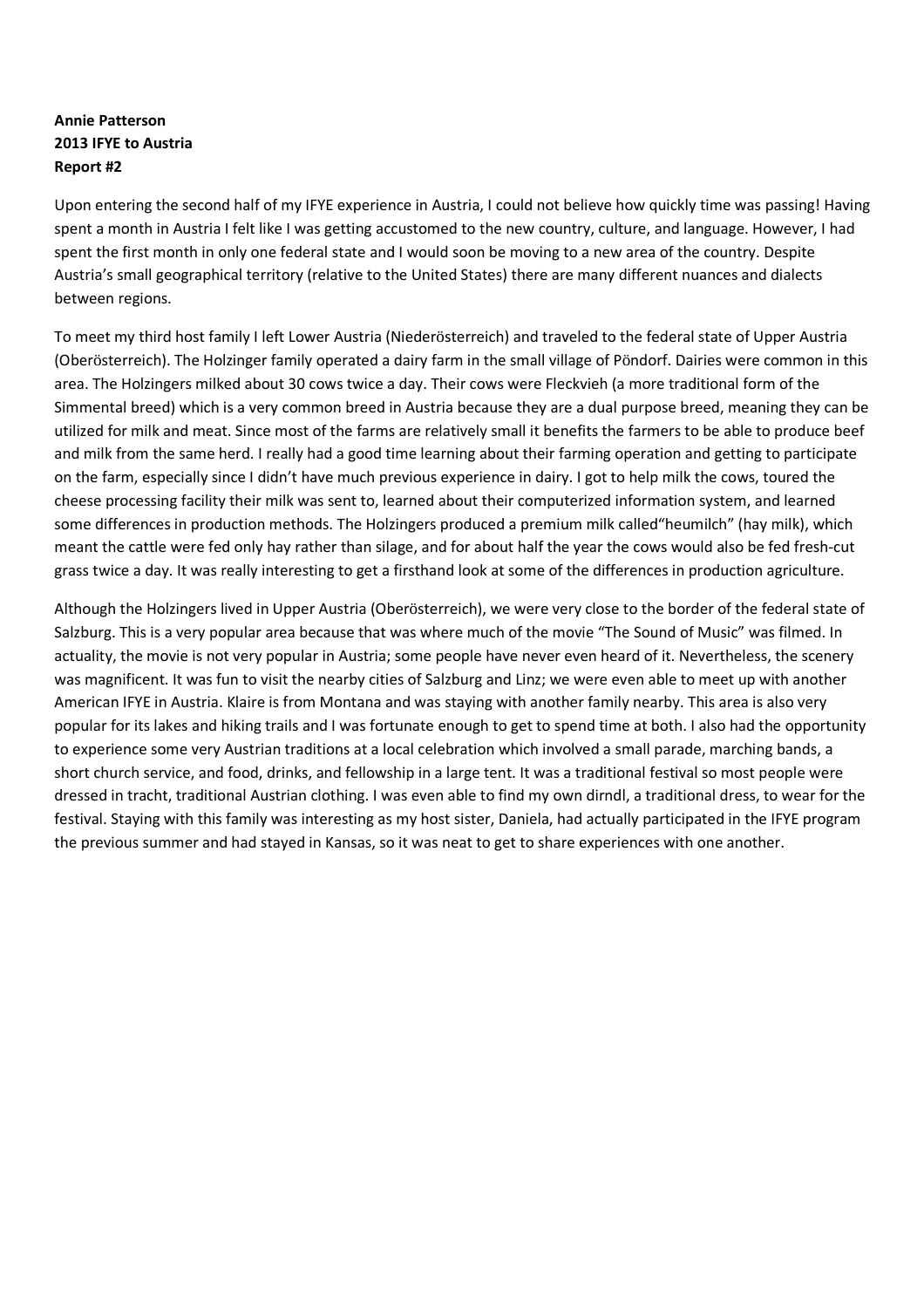

Holzinger Family: Christine (mom), Daniela (sister), Me, Stefan (brother), Manfred (dad)







áÍ y na Daniela & I walking in the festival parade!

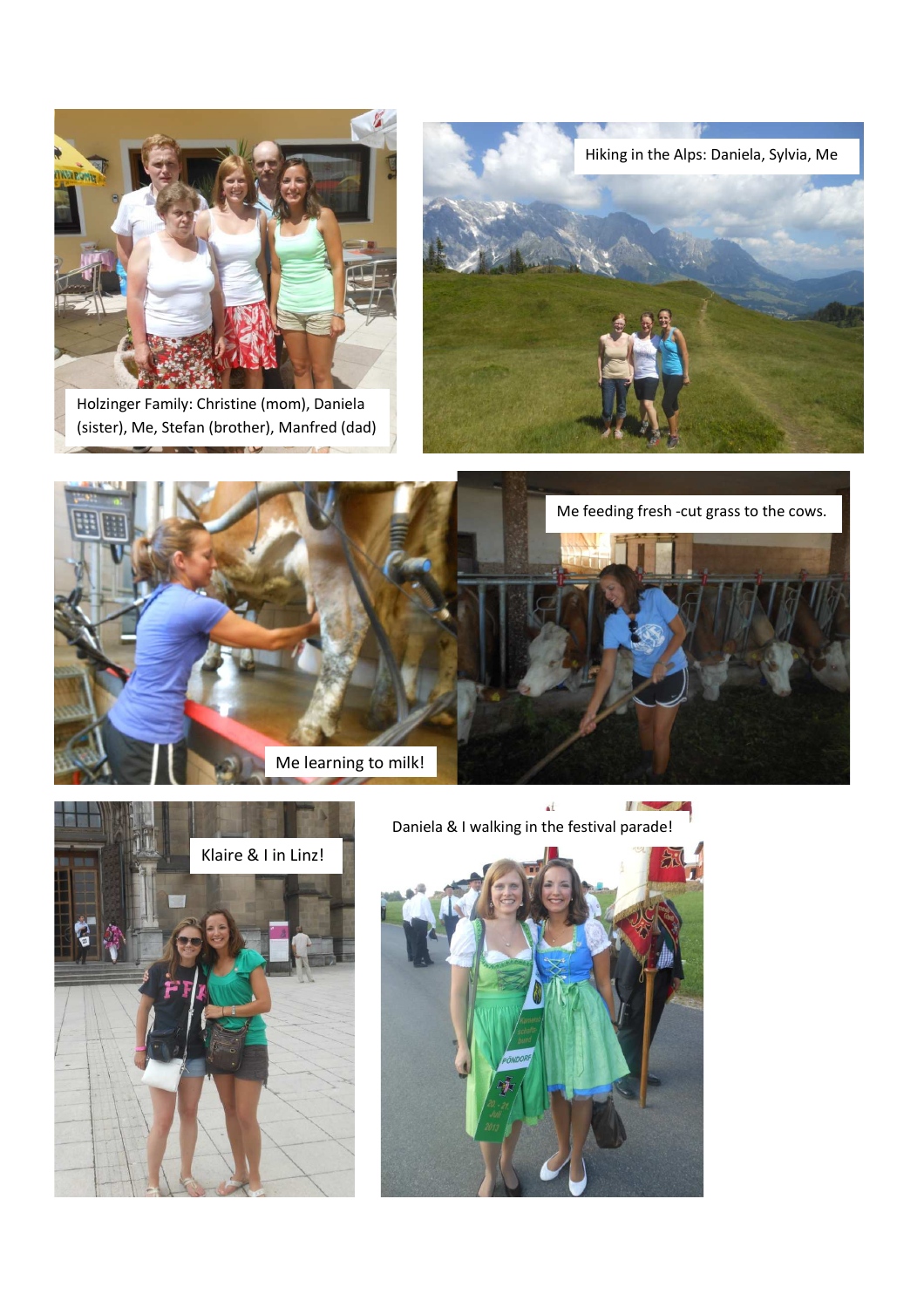My final host family, the Smoles, lived in Carinthia (Kärnten), the southern-most state in Austria. They lived on the outskirts of the state's capital city of Klagenfurt. The Smoles were not farmers (my host dad worked in telecommunications and my host mom was a biologist), but they were a very active family keeping up with my host siblings Viktoria and Matteo. My time with the Smole family was quite busy as well. I had the opportunity to see several sights, like the local viewing tower, a refuge for Japanese monkeys, a falconry show, castle ruins, a beautiful cave with fantastic stalactites and stalagmites, the "old city" of Klagenfurt, and the opening day of the European Beach Volleyball Championship tournament. Carinthia is also famous for its beautiful lakes and wonderful mountain scenery. Some of my favorite activities while in Austria where getting to swim in the pristine mountain lakes and hiking in the Alps.

Although the Smoles did not live on a farm, they did have a large garden and grew many of their own fruits, herbs, and vegetables. If we were not out seeing local attractions we would often be harvesting or processing the produce from the garden. And although it was in passing, I saw Austrian agriculture also experiences its ups and downs. Austria's climate is generally mild summers with adequate rainfall. This summer was atypical for Carinthia with record-breaking temperatures and a drought that was quite severe for the area. It reminded me that despite a variety of differences we often have experiences that we can relate to one another. And despite Austria's general beauty, there is nowhere that is without its trials and tribulations.

Unfortunately, due to family matters, I was only able to stay one week with the Smole family and had to cut my exchange short by a week. Despite this regrettable change of plans, the Smoles squeezed in time to make a flying trip to Italy to surprise me. It had been a goal of mine to at least cross the border, but we made the 3 hour trip to spend the day in Venice before I had to leave for home. The time I spent with the Smoles was jam-packed, but it was a fantastic chance to see more of Austria's landscape and culture.



Smole Family: Karina (mom), Matteo (brother),

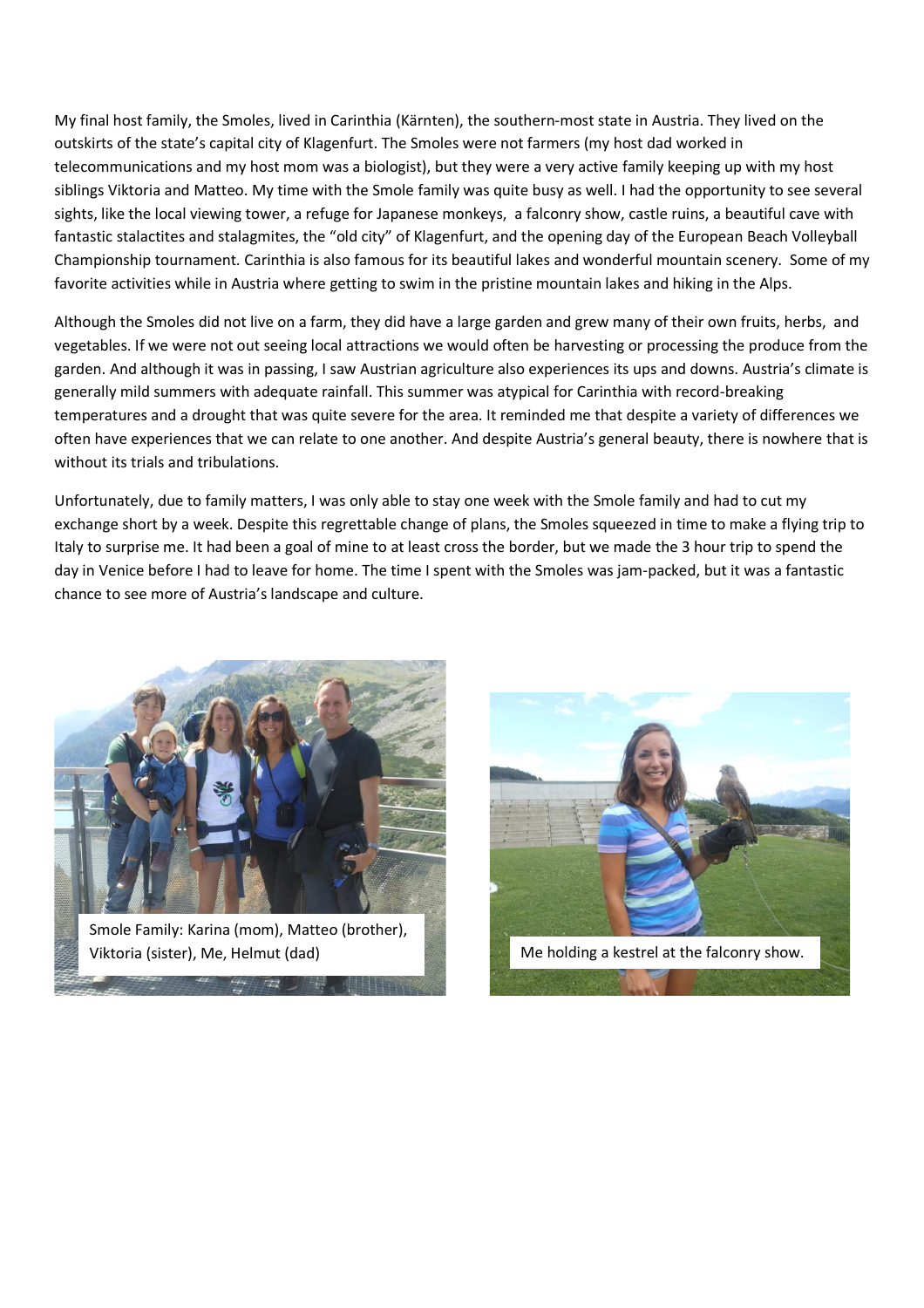